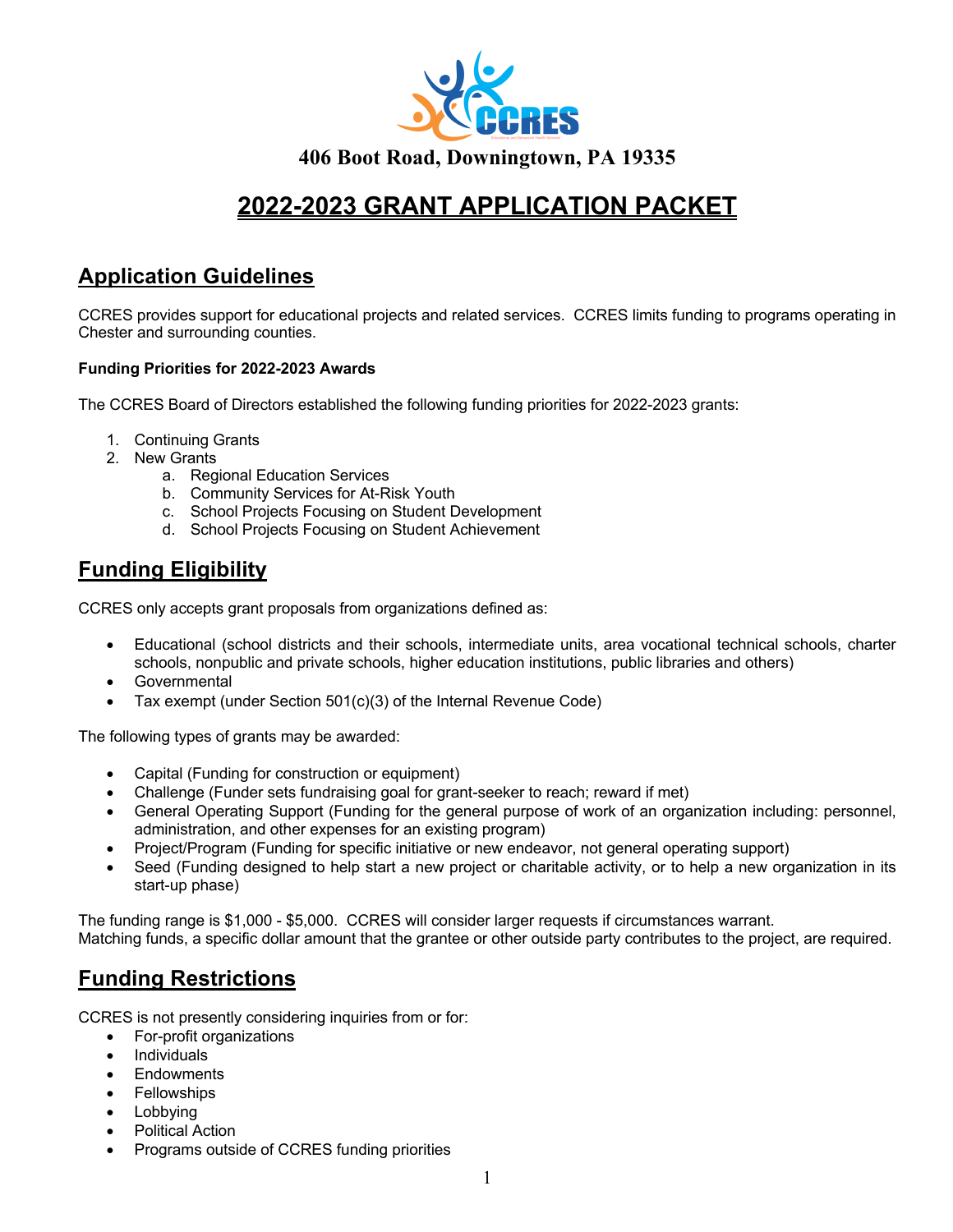# **Application Procedure**

Applications for 2022-2023 grant awards must be received no later than 4:00 PM on March 31, 2022. A complete application must be type written and include a cover page, proposal narrative, and required attachments.

**ONE hard copy of the complete application should be sent to: CCRES**, 406 Boot Road, Downingtown, PA 19335. Attention: Sharon King. **A complete copy should also be submitted in PDF format and emailed to Sharon King at sharonking@ccres.org**

An application is available at www.ccres.org or by calling (484) 593-5040. For additional information, please call the same phone number and ask for Michael Kelly, CCRES Executive Director, or Grants Coordinator, Sharon King (sharonking@ccres.org).

## **Proposal Review**

This is a competitive grant process, and all applications will be reviewed by a committee designated by the CCRES Board of Directors. Entries will be judged according to the following criteria:

- Need Statement (Using both qualitative and quantitative data, why should you be funded? Provide an explanation of the situation – opportunity, problem, issue, need, and the community – that your proposal addresses, and how that need was determined.)
- Goals and Activities (What are your goals and objectives? Are there specific, measurable activities to accomplish the objectives?)
- Key Personnel (Are appropriate people or partners available to carry out proposed activities?)
- Impact of Activities (Will your proposed activities impact the designated community or population?)
- Evaluation (Are your results measurable? How will the results be used, disseminated or publicized? How do you plan to sustain the project after the funding period has expired?)
- Proposal Quality (Is your proposal legible, organized, and complete?)
- **Compliance with current PA child abuse law (Act 151).**

### **Applicants will be notified of CCRES Board action on or around July 15, 2022.**

### **Conditions of Award**

The 2022-2023 funding cycle is for a period of performance from July 1, 2022 to June 30, 2023.

Ten percent of the total award is withheld until CCRES receives a completed Grant Report form. Grantees must complete the terms of the grant and submit the completed Grant Report no later than January 1, 2024 to be eligible to receive the final ten percent of the award. Failure to submit a completed grant report may result in having to refund the grant award to CCRES. Grantee shall return to CCRES any unexpended funds. Grant recipients who fail to complete the terms of the grant may also be ineligible for future grants.

A grant is to be used only for the purpose(s) outlined in the proposal. Grants are subject to modification only with CCRES' prior approval.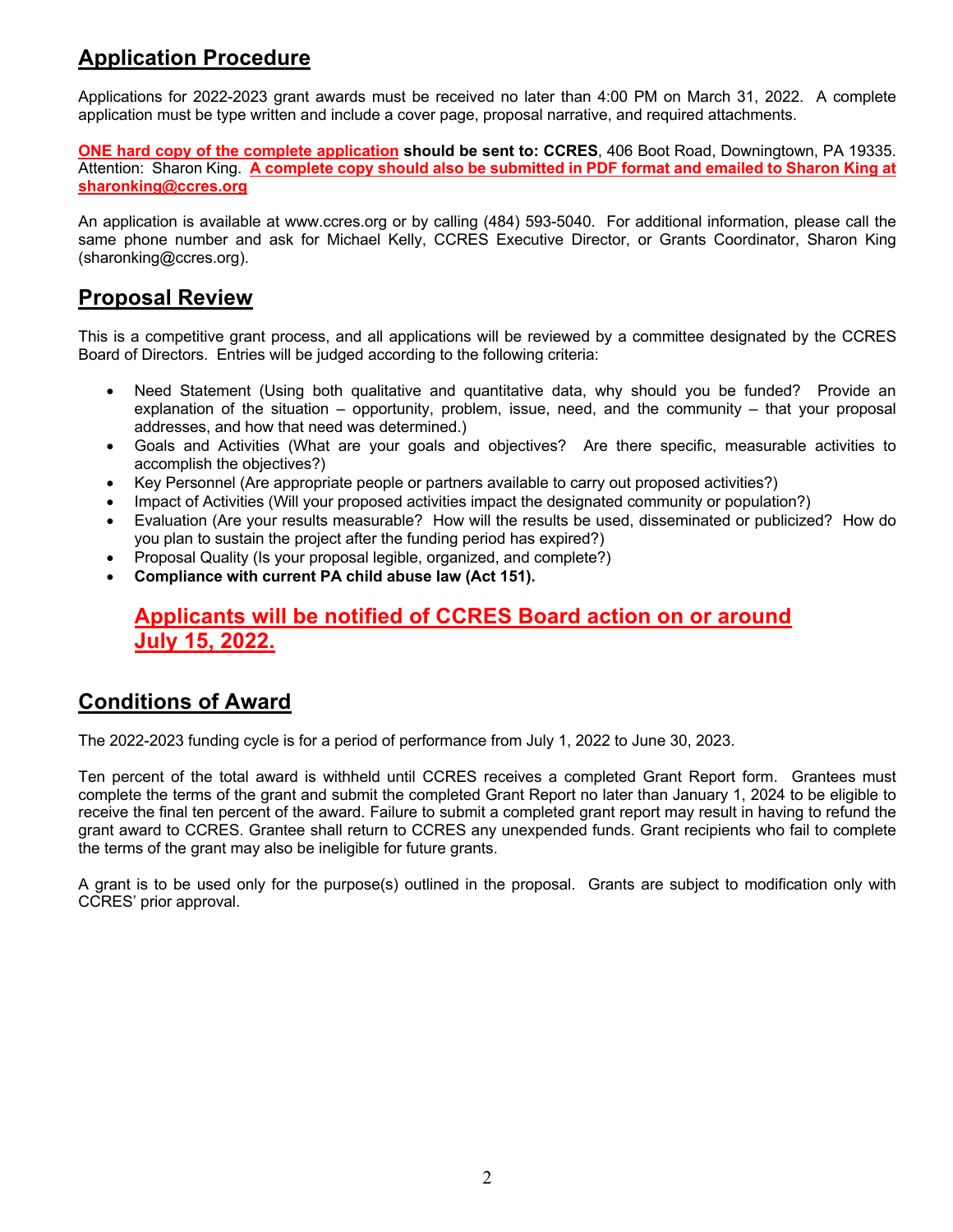

#### **PROPOSAL NARRATIVE – INSTRUCTIONS**

*Please provide the following information in this order. Do not use more than five pages, exclusive of attachments.*

- **1. Organizational Information**
	- **a. Legal Name of Organization**
	- **b. Grant Name/Program Name** (should be different from name of organization)
	- **c. History and Mission** (Provide brief summary.)
	- **d. Current Programs, Activities and Services Provided** (Provide description.)
	- **e. Grant Payment Information:** (If granted, formal name the check should be made payable.)
	- **f. Grant Contact:** (Person responsible for grant.)
	- **g. Grant Mailed to:** (address where correspondence/checks should be sent.)
- **2. Purpose of Grant**
	- **a. Need Statement** (Using both qualitative and quantitative data, state why you should be funded. Provide an explanation of the situation – opportunity, problem, issue, need, and the community – that your proposal addresses, and how that need was determined.)
	- **b. Goals and Activities** (Outline your goals and objectives. Are there specific, measurable activities to accomplish the objectives? What are your timelines?)
	- **c. Key Personnel** (List appropriate people or partners available to carry out proposed activities.)
	- **d. Impact of Activities** (Describe how will your proposed activities impact the designated community or population.)
	- **e. Evaluation** (Explain how you will measure the results. How will the results be used, disseminated, or publicized? How do you plan to sustain the project after the funding period has expired?)

#### **REQUIRED ATTACHMENTS – INSTRUCTIONS**

- **1. Financial Information**
	- **a. Proposal Budget** (Provide the financial plan for your grant request, itemized to show breakdown of both income and expenses. Remember that matching funds, a specific dollar amount that the grantee or other outside party contributes to the project, are required.)
	- **b. Organizational Budget** (Provide an itemized annual budget for your organization's current fiscal year, with actual figures for the previous fiscal year.)
	- **c. Financial Statement or IRS Form 990** (Provide your organization's most recent audited financial statement or most recent IRS Form 990. If neither document is available, include un-audited financial statement.)
	- **d.** A completed W-9 form if Federal EIN filing.

#### **2. Other Supporting Materials**

- **a. Annual Report** (Provide latest annual report or summary of the organization's prior year activities.)
- **b. Board of Directors** (Provide list of current members.)
- **c. Letters of Agreement** (If applicable.)
- **d. Letters of Support** (If available.)
- **e. Publicity** (Provide recent reviews or articles, if available.)